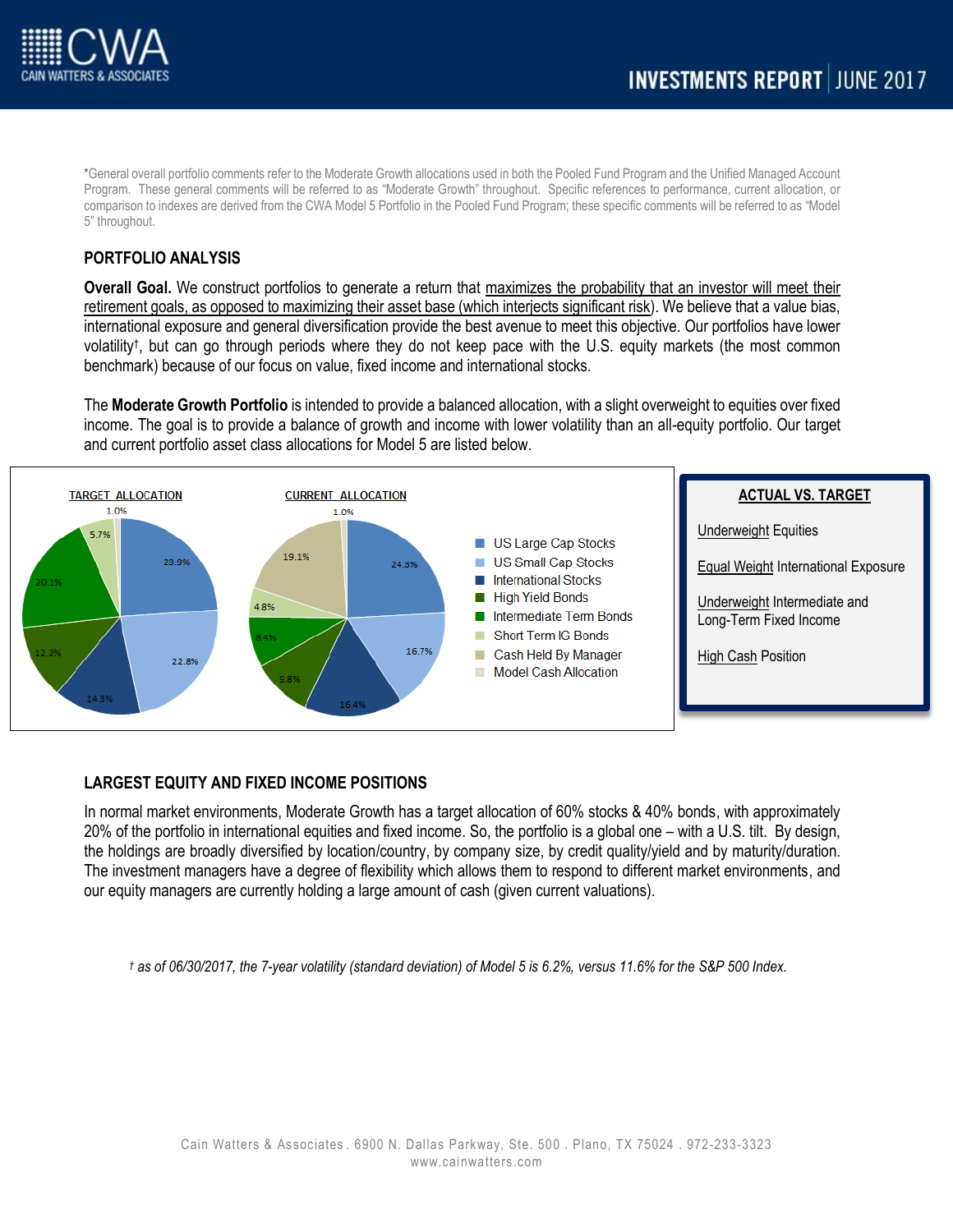# **PERFORMANCE**

The Moderate Growth portfolios in the Pooled Fund Program and the Unified Managed Account Program have slightly different investments, costs and thus returns. Accordingly, we direct you to your account statement for your individual performance.

In June, Model 5 (net of fees and expenses) outperformed<sup>1</sup> compared to the U.S. 60/40 Index, S&P Moderate Growth Index and the Global 60/40 Index, which posted the following returns:

| PERFORMANCE                                 | JUNE <sub>1</sub> | <b>COMMENTS</b>                                                                                                                                                                                                                  |
|---------------------------------------------|-------------------|----------------------------------------------------------------------------------------------------------------------------------------------------------------------------------------------------------------------------------|
| Global 60/40 Benchmark Index <sup>(2)</sup> | 0.26%             | While global and domestic equities posted positive returns for the month,<br>June was a volatile month for stocks. Large Cap Growth stocks were the<br>most volatile group. Global bonds finished just below flat for the month. |
| US $60/40$ Benchmark Index <sup>(3)</sup>   | 0.33%             |                                                                                                                                                                                                                                  |
| S&P Moderate Growth Index <sup>(4)</sup>    | 0.31%             |                                                                                                                                                                                                                                  |

(1) "Market Perform" means within a range of +10 bps to -10 bps of the applicable index for the month (or +/- 8 bps per month for YTD performance); "Outperform" means more than +10 bps for the month (or more than +8 bps per month for YTD performance); "Underperform" means more than -10 bps for the month (or more than -8 bps per month for YTD performance). **Please note performance comparison comments are based upon Model 5 Pooled Fund Program data. There are inherent limitations in the use of model performance – please read the Model Disclosure found on page 5. Investors should consult their individual custodial statement for actual performance of individual portfolios. Actual performance comparisons may differ from model comparisons.** 

(2) Global 60/40 Benchmark is 60% MSCI ACWI Index & 40% Barclays Global Aggregate Bond Index.

(3) US 60/40 Benchmark is 60% S&P 500 Index & 40% Barclays U.S. Aggregate Bond Index.

S&P Moderate Growth Index is 50% S&P Target Risk Moderate Index & 50% S&P Target Risk Growth Index.

# **MARKET PERFORMANCE**

## **Equities**

| <b>PERFORMANCE</b>                     | <b>JUNE</b> | <b>MULTIPLE</b> | <b>COMMENTS</b>                                                                                                                                                                                |
|----------------------------------------|-------------|-----------------|------------------------------------------------------------------------------------------------------------------------------------------------------------------------------------------------|
| U.S. Equities $(5)$                    | $0.90\%$    | 23.0X           | The broader market had a decent month, however Large Cap Growth<br>technology names were very volatile and had a poor month as a group.                                                        |
| International Developed <sup>(6)</sup> | $-0.15%$    | 21.1X           | International Developed cooled off during the month. This is not that<br>unsurprising as this part of the global marketplace had enjoyed a near parabolic<br>move higher since late last year. |
| Emerging Markets <sup>(7)</sup>        | 1.04%       | 15.3X           | Emerging markets continue to march higher and are benefitting from currency<br>movements and fresh capital allocation.                                                                         |

(5) U.S. Equities are represented by the Russell 3000 Index.

(6) International Developed is the MSCI EAFE Index.

(7) Emerging Markets is the MSCI EM Index.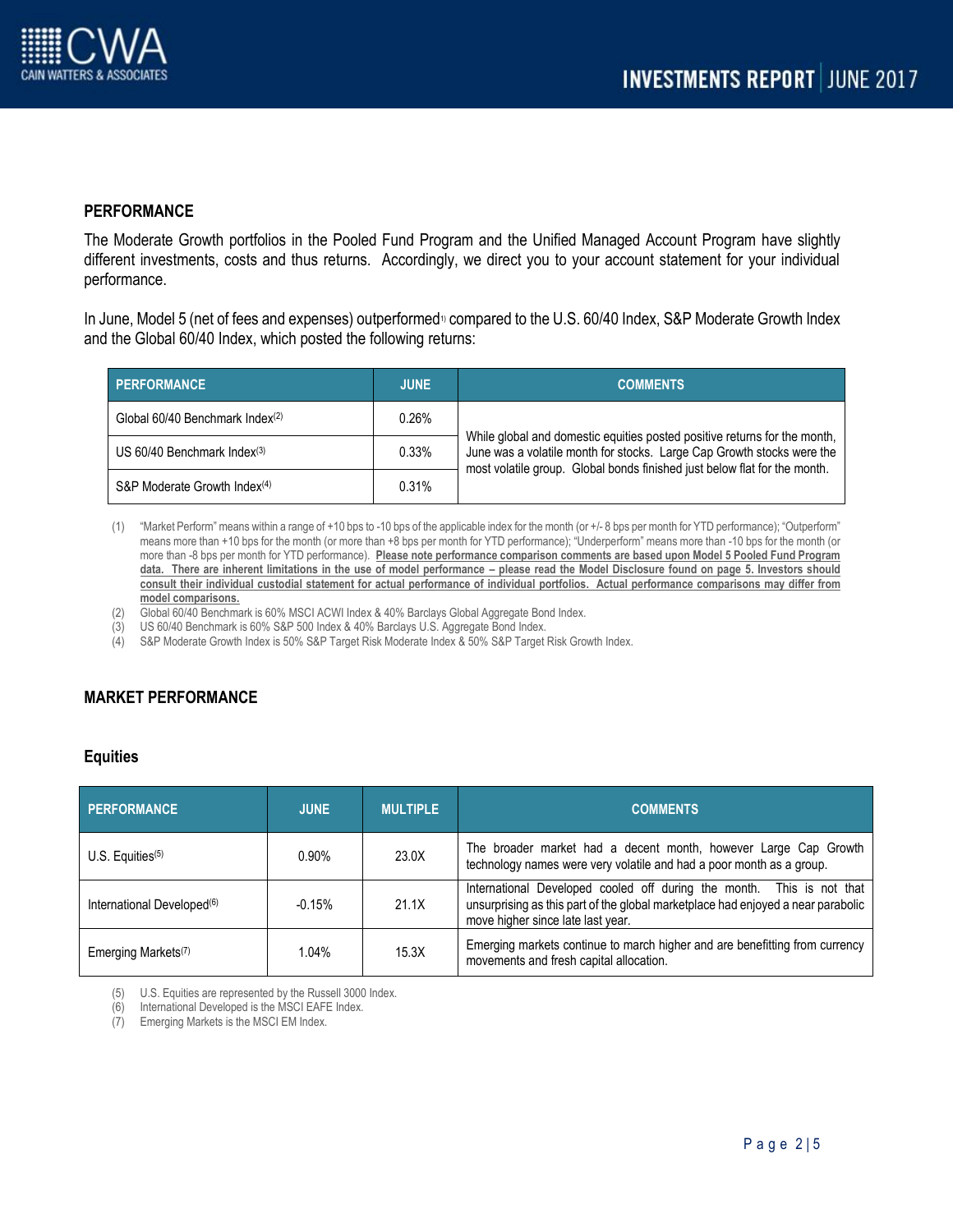

## **Fixed Income**

| <b>PERFORMANCE</b>                               | <b>JUNE</b> | <b>SPREAD</b><br><b>OVER UST</b><br><b>10 YEAR</b> | <b>COMMENTS</b>                                                                                                                                                                                        |
|--------------------------------------------------|-------------|----------------------------------------------------|--------------------------------------------------------------------------------------------------------------------------------------------------------------------------------------------------------|
| U.S. Treasuries (Medium Duration) <sup>(8)</sup> | $-0.59%$    |                                                    | The 10-Year Treasury sold off during the month.                                                                                                                                                        |
| U.S. Treasuries (Longer Duration) <sup>(9)</sup> | 0.49%       | 0.56%                                              | The curve flattened during the month as long-bonds rallied and the<br>belly of the curve sold off.                                                                                                     |
| Global Fixed Income(10)                          | $-0.09%$    | $-0.66%$                                           | Global debt, much like global equity, finished the month relatively<br>flat after several months of strong gains.                                                                                      |
| Emerging Fixed Income <sup>(11)</sup>            | $-0.35%$    | 2.24%                                              | Emerging markets debt cooled off as well in what was a relatively<br>quiet month for all asset prices overseas.                                                                                        |
| High Yield <sup>(12)</sup>                       | 0.14%       | 3.41%                                              | The High Yield market finished with a small gain during the month<br>in what was a quiet 30 days across the board for fixed income<br>assets. Spreads against the 10-year continued to modestly widen. |

(8) U.S. Treasuries (7-10 Years), represented by the Barclays U.S.T 7-10 Yr Total Return Index

(9) U.S. Treasuries (20+ Years), represented by the Barclays U.S.T 20+ Yr Total Return Index

(10) Barclays Global Aggregate Bond Index.

(11) Barclays Emerging Markets EMEA Total Return

(12) Barclays U.S. Corporate High Yield Index.

**Commodities and Real Assets**. The Model 5 portfolios do not have significant exposure to commodities, except indirectly. However, commodities and real assets (real estate) provide a good sense of global demand (in the case of industrial commodities) or fear (gold).

| <b>PERFORMANCE</b>                  | <b>JUNE</b> | <b>TREND</b> | <b>COMMENTS</b>                                                                                                                                                      |
|-------------------------------------|-------------|--------------|----------------------------------------------------------------------------------------------------------------------------------------------------------------------|
| Energy <sup><math>(13)</math></sup> | $-4.34%$    | <b>DOWN</b>  | Oil once again dropped during the month and remains in a downtrend. The<br>Energy sector has suffered the largest drop in market cap in the S&P 500<br>vear-to-date. |
| Real Estate <sup>(14)</sup>         | 2.05%       | UP           | Real Estate had a nice month and could continue to perform well if there is an<br>inflationary pick-up in the economy.                                               |
| Industrial Metals <sup>(15)</sup>   | $3.22\%$    |              | Industrial metals enjoyed a nice pop in June after several months of losses.                                                                                         |
| Gold <sup>(16)</sup>                | $-2.16%$    |              | Gold turned negative after being in an uptrend for the past few months.                                                                                              |

(13) S&P GSCI Energy Total Return Index.

(14) Dow Jones U.S. Real Estate Index.

(15) S&P GSCI Industrial Metals Total Return Index.

(16) Gold Spot Index in USD.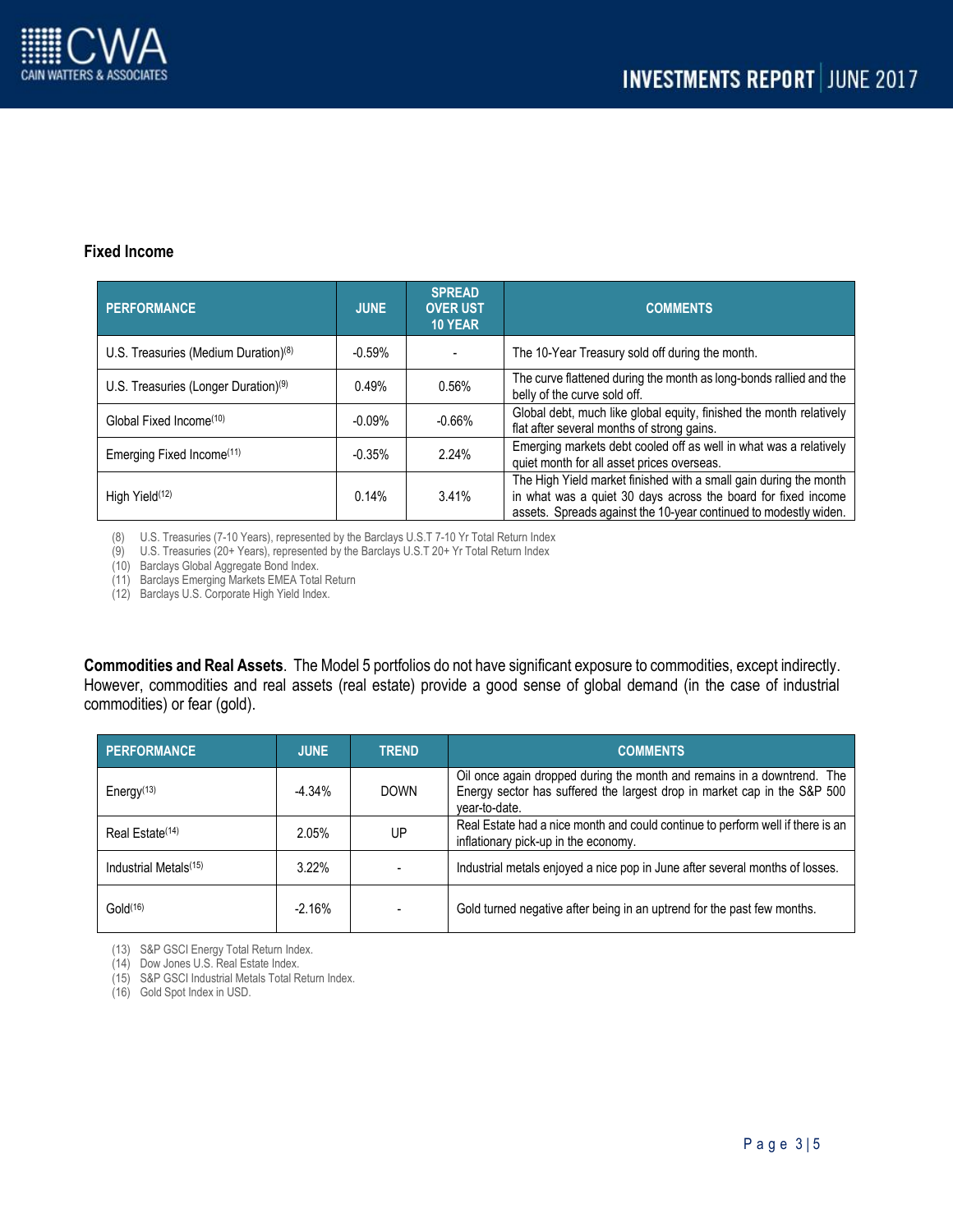## **Market Comments**

June saw a return of volatility to the market for a time, and with it some trends that have some investors scratching their heads. Through the end of June, five stocks account for over one third of the year-to-date return of the S&P 500 (Apple, Google, Facebook, Microsoft and Amazon). In fact, technology names are the dominant driver of returns for the S&P 500, and the swell in market cap of that space is causing the Index to become increasingly top heavy.



![](_page_3_Figure_5.jpeg)

*Source: [www.bespokeinvest.com](http://www.bespokeinvest.com/)*

Many point to a troubling comparison to the 1999 to early-2000 period, where the S&P 500 return was positive due to a handful of internet stocks. During that period, over 400 of the 500 stocks that comprise the index were actually lower. While we do agree that there is some similarity between the two periods, the gulf in valuations between these five stocks that are driving returns and the rest of the index is not near as pronounced. As well, the breadth of the market is still acting healthy, although not as euphoric as the technology sector. During a month which saw several poor days of performance for the top performers in the index, Model 5 outperformed all three of its comparative indexes, as well as outperformed the S&P 500 itself. This is due to the lack of ownership in many of these highly valued names, as well as defensive cash positioning. We would expect Model 5 to continue to benefit from a rotation out of technology stocks into more cyclical, defensive names if that trend holds.